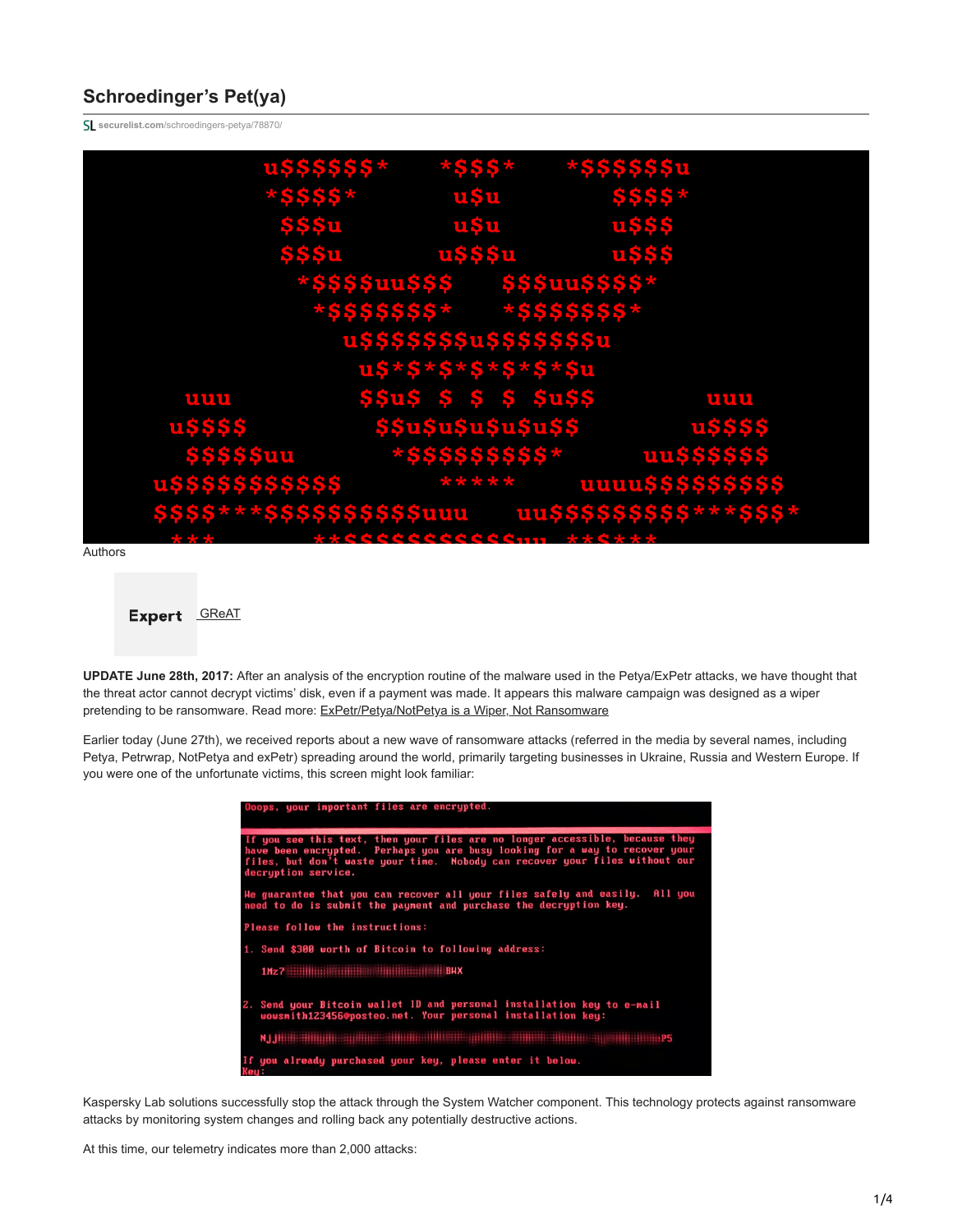

Our investigation is ongoing and our findings are far from final at this time. Despite rampant public speculation, the following is what we can confirm from our independent analysis:

# **How does the ransomware spread?**

To capture credentials for spreading, the ransomware uses custom tools, a la Mimikatz. These extract credentials from the lsass.exe process. After extraction, credentials are passed to PsExec tools or WMIC for distribution inside a network.

Other observed infection vectors include:

- A modified EternalBlue exploit, also used by WannaCry.
- The EternalRomance exploit a remote code execution exploit targeting Windows XP to Windows 2008 systems over TCP port 445 (Note: patched with MS17-010).
- An attack against the update mechanism of a third-party Ukrainian software product called MeDoc.

**IMPORTANT: A single infected system on the network possessing administrative credentials is capable of spreading this infection to all the other computers through WMI or PSEXEC.**

# **What does the ransomware do?**

The malware waits for 10-60 minutes after the infection to reboot the system. Reboot is scheduled using system facilities with "at" or "schtasks" and "shutdown.exe" tools.



Once it reboots, it starts to encrypt the MFT table in NTFS partitions, overwriting the MBR with a customized loader with a ransom note. More details on the ransom note below.

# **Network survey**

The malware enumerates all network adapters, all known server names via NetBIOS and also retrieves the list of current DHCP leases, if available. Each and every IP on the local network and each server found is checked for open TCP ports 445 and 139. Those machines that have these ports open are then attacked with one of the methods described above.

#### **Password extraction**

Resources 1 and 2 of malware binary contain two versions of a standalone tool (32-bit and 64-bit) that tries to extract logins and passwords of logged on users. The tool is run by the main binary. All extracted data is transferred back to the main module via a named pipe with a random GUID-like name.

# **File Decryption**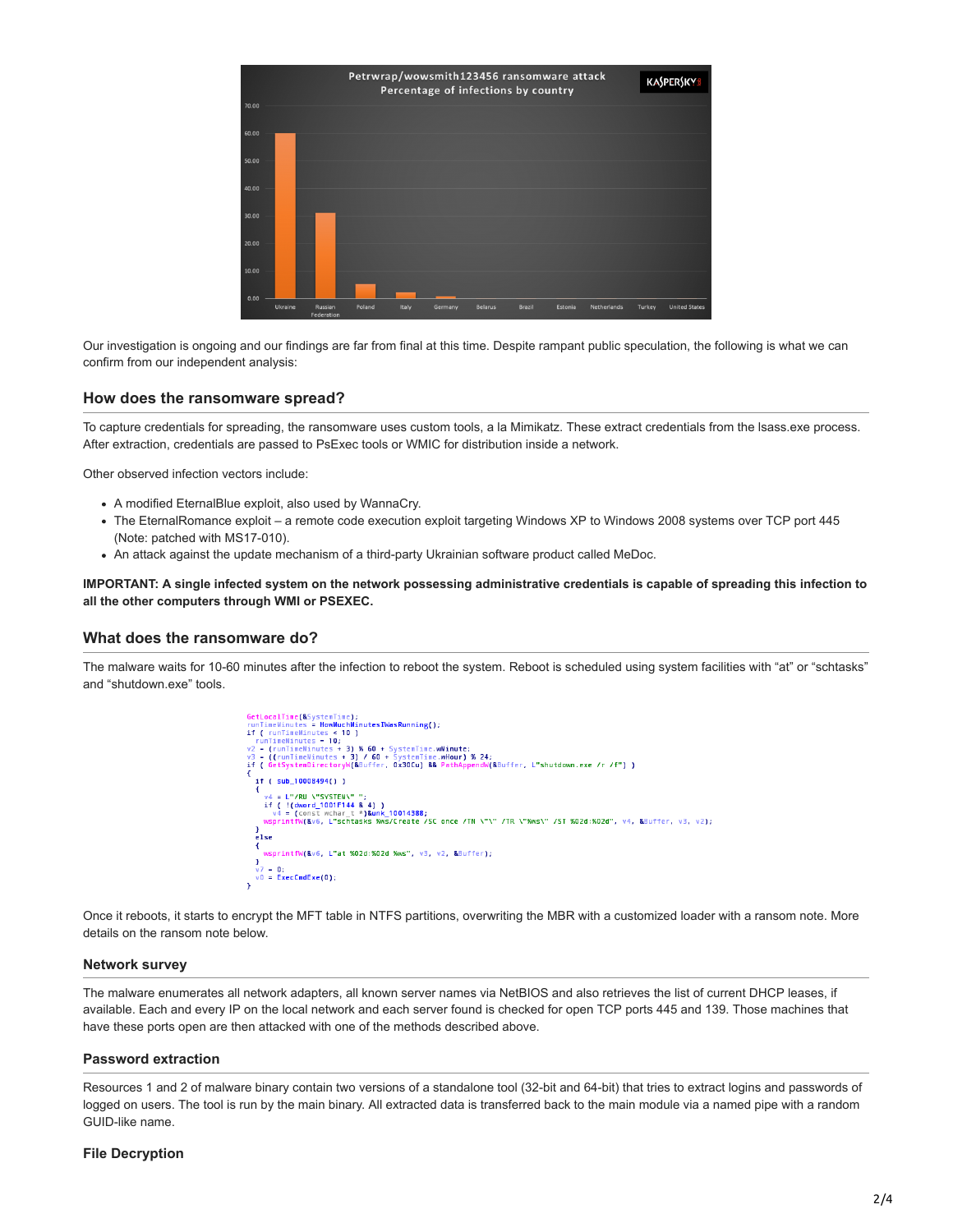Are there any hopes of decrypting files for victims already infected? Unfortunately, the ransomware uses a standard, solid encryption scheme so this appears unlikely unless a subtle implementation mistake has been made. The following specifics apply to the encryption mechanism:

- For all files, one AES-128 key is generated.
- This AES key is encrypted with threat actors' public RSA-2048 key.
- Encrypted AES keys are saved to a README file.
- Keys are securely generated.

The criminals behind this attack are asking for \$300 in Bitcoins to deliver the key that decrypts the ransomed data, payable to a unified Bitcoin account. Unlike Wannacry, this technique would work because the attackers are asking the victims to send their wallet numbers by e-mail to "wowsmith123456@posteo.net", thus confirming the transactions. We have seen reports this email account has already been shut down, effectively making the full chain decryption for existing victims impossible at this time.

|                            | 1Mz7153HMuxXTuR2R1t78mGSdzaAtNbBWX |  |
|----------------------------|------------------------------------|--|
| <b>Total Received:</b>     | 2.54183193                         |  |
| <b>Total Sent:</b>         | 0.00000000                         |  |
| <b>Final Balance:</b>      | 2.54183193                         |  |
| <b>Total transactions:</b> | 24                                 |  |
|                            |                                    |  |

At the time of writing, the Bitcoin wallet has accrued 24 transactions totalling 2.54 BTC or just under \$6,000 USD.

#### **Here's our shortlist of recommendations on how to survive ransomware attacks:**

- Run a robust anti-malware suite with embedded anti-ransomware protection such as System Watcher from Kaspersky Internet Security.
- Make sure you update Microsoft Windows and all third party software. It's crucial to apply the MS17-010 bulletin immediately.
- Do not run open attachments from untrusted sources.
- Backup sensitive data to external storage and keep it offline.

#### **Kaspersky Lab corporate customers are also advised to:**

- Check that all protection mechanisms are activated as recommended; and that KSN and System Watcher components (which are enabled by default) are not disabled.
- As an additional measure for corporate customers is to use [Application Privilege Control](https://help.kaspersky.com/KESWin/10SP2/en-US/39265.htm) to [deny any access](http://support.kaspersky.com/10905#block1) (and thus possibility of interaction or execution) for all the groups of applications to the file with the name "perfc.dat" and PSexec utility (part of the Sysinternals Suite)
- You can alternatively use [Application Startup Control](https://help.kaspersky.com/KESWin/10SP2/en-US/129102.htm) component of Kaspersky Endpoint Security to block the execution of the PSExec utility (part of the Sysinternals Suite), but please use Application Privilege Control in order to block the "perfc.dat".
- Configure and enable the Default Deny mode of the Application Startup Control component of Kaspersky Endpoint Security to ensure and enforce the proactive defense against this, and other attacks.

#### **For sysadmins, our products detect the samples used in the attack by these verdicts:**

- UDS:DangerousObject.Multi.Generic
- Trojan-Ransom.Win32.ExPetr.a
- HEUR:Trojan-Ransom.Win32.ExPetr.gen

#### **Our behavior detection engine SystemWatcher detects the threat as:**

- PDM:Trojan.Win32.Generic
- PDM:Exploit.Win32.Generic

### **IOCs**

- 1 0df7179693755b810403a972f4466afb
- 2 42b2ff216d14c2c8387c8eabfb1ab7d0
- 3 71b6a493388e7d0b40c83ce903bc6b04
- 4 e285b6ce047015943e685e6638bd837e
- 5 e595c02185d8e12be347915865270cca